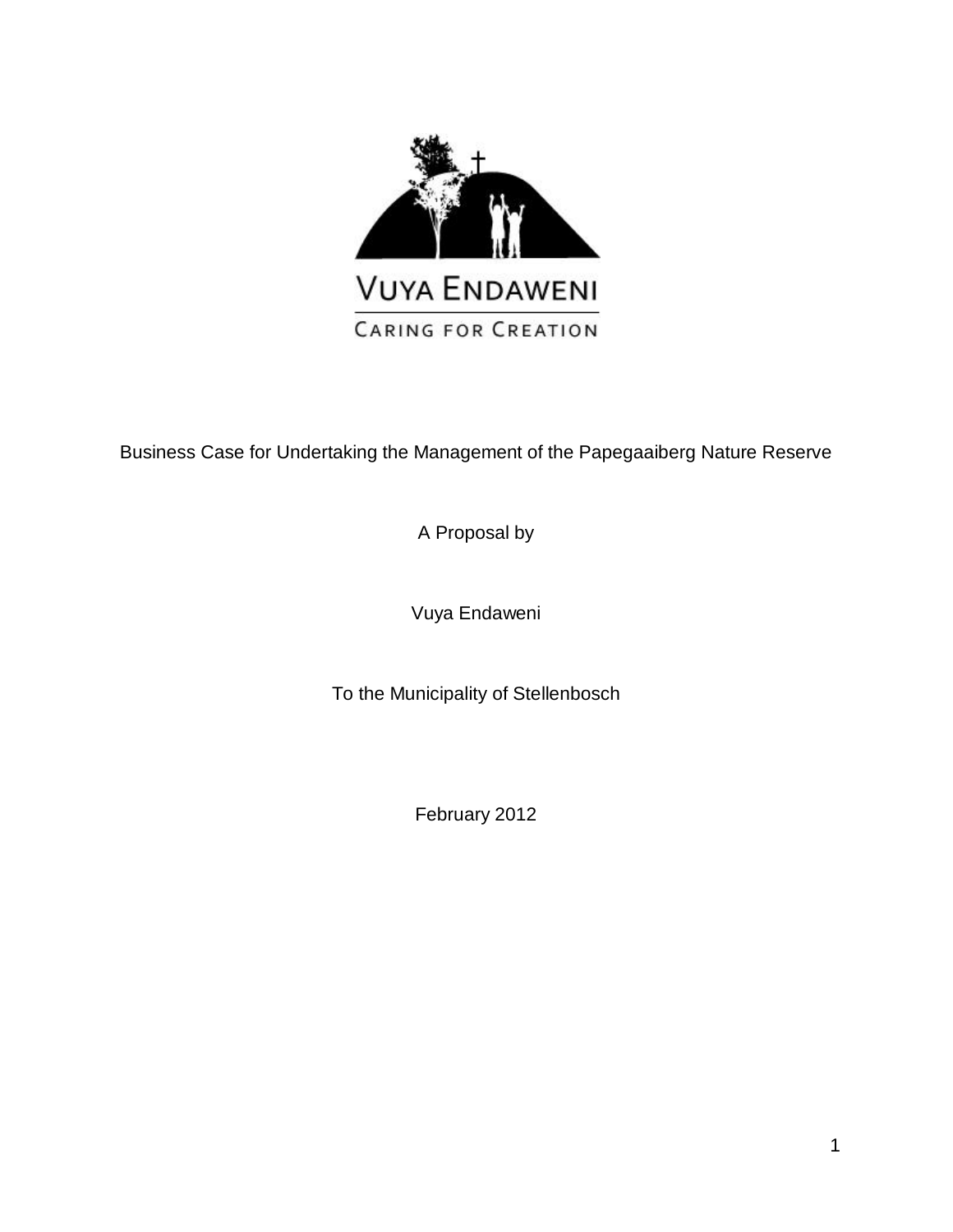## **Contents**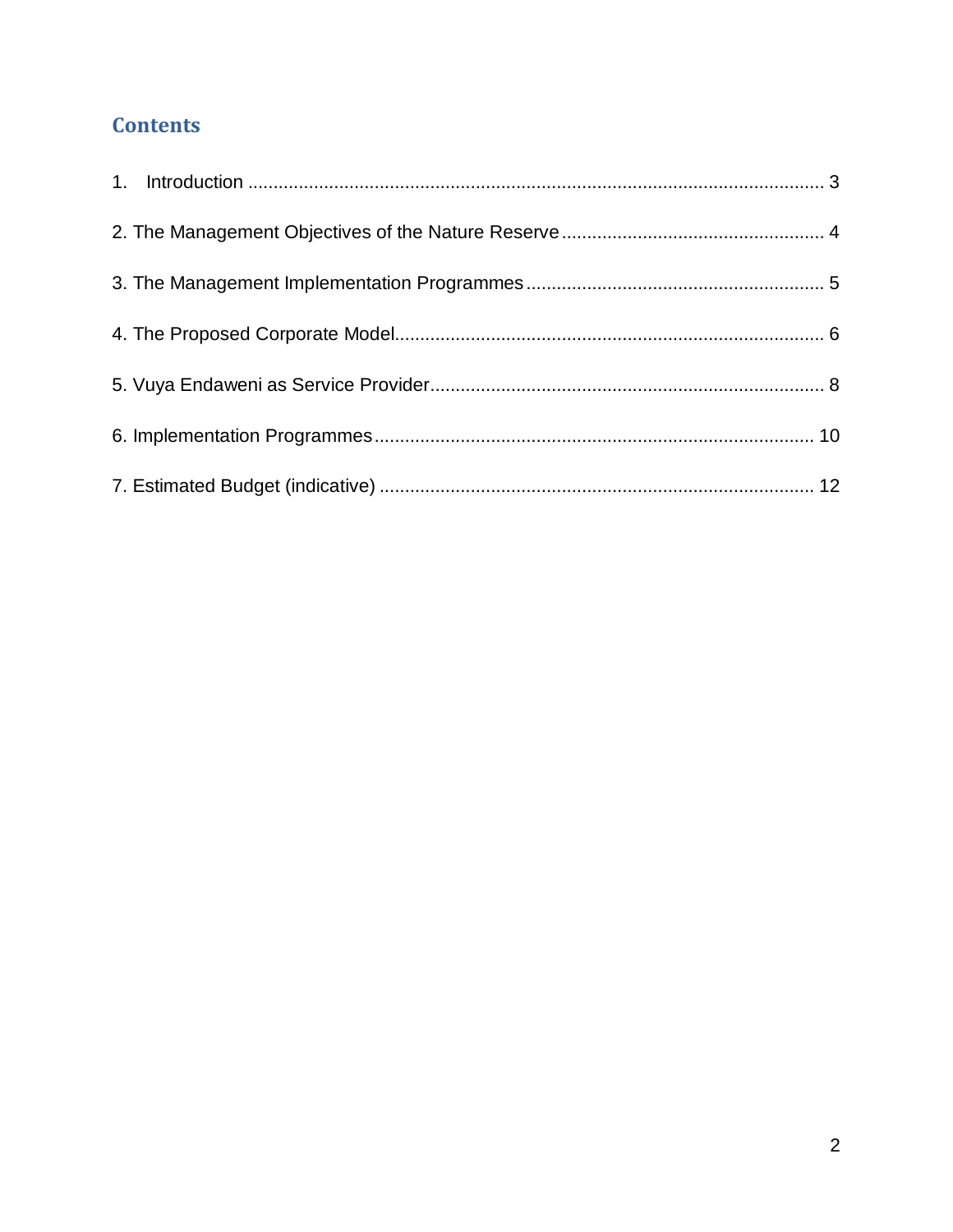#### <span id="page-2-0"></span>**1. Introduction**

Vuya Endaweni Community Conservation Partnership was founded over two years ago following the development of the informal settlement on Papegaaiberg. The community of Papegaaiberg was in crisis with the people of the informal settlement, Middlevlei Farm and Onderpapegaaiberg in a quandary about how to handle the situation. Our organisation was formed because our members wanted to do things differently. We wanted all the parties to begin acting as neighbours and address issues jointly. We formed a committee that included people from the informal settlement, Middlevlei Farm and Onderpapegaaiberg. Since our organisation's inception our focus has been on conservation through community upliftment and transformation. We are about building relationships through business opportunities and caring for the vulnerable parts of God's Creation on Papegaaiberg. Although most of our members are of the Christian faith, we work with all who share our vision for conserving the people, plants and animals of Papegaaiberg, regardless of faith or no faith. We have established a tour guiding business, a 2<sup>nd</sup> hand shop at the Tourism Corridor, a crèche and an environmental education centre in the informal settlement.

It is our understanding that for a section 23 nature reserve to survive on Papegaaiberg that the communities living around it must see the value of the mountain for themselves. One of the primary concerns for all the people of Papegaaiberg is the lack of security on the mountain, the need for a safe recreational and the creation of jobs. In order to achieve this aim the Vuya Endaweni team has put together a management approach to the area that focuses on job creation through tourism and environmental protection that is linked to security provision.

Our team consists of a mixture of people of different ages, races and languages that represent the people of Papegaaiberg and who all have spent their time working for our organisation with minimal to no pay. Their level of commitment to the community has been tested and their skills honed in community upliftment in the past two years. We aim to continue with our own business iniatiatives: Siyavuya Creche, Vuya Endaweni 2<sup>nd</sup> Hand Shop and Vuya Endaweni Tours and add to this portfolio a nursery, a cable car, a restaurant and a natural history museum. These business ventures would be outsourced to service providers with strong community ties and economic empowerment strategies so as to maintain Vuya Endaweni's vision of Papegaaiberg as an economically sustainable urban conservation area.

This document is part of an ongoing discussion with Dennis Moss and Associates which started last year with the drawing up of the management plan by this company. Upon their completion of the first draft of the management plan, we submitted our comments on their plan to the municipality. This document represents our proposals with regards to how Vuya Endaweni would manage the section 23 reserve were we to be given the opportunity to do so. In sections 2 and 3, we summarise the management objectives and implementation of Dennis Moss's management plan and in section 4, 5 and 6 respectively we discuss Vuya Endaweni's proposed corporate model, Vuya Endaweni's role as a service provider and our implementation plan. Finally, we conclude with an estimated budget for the provision of our services.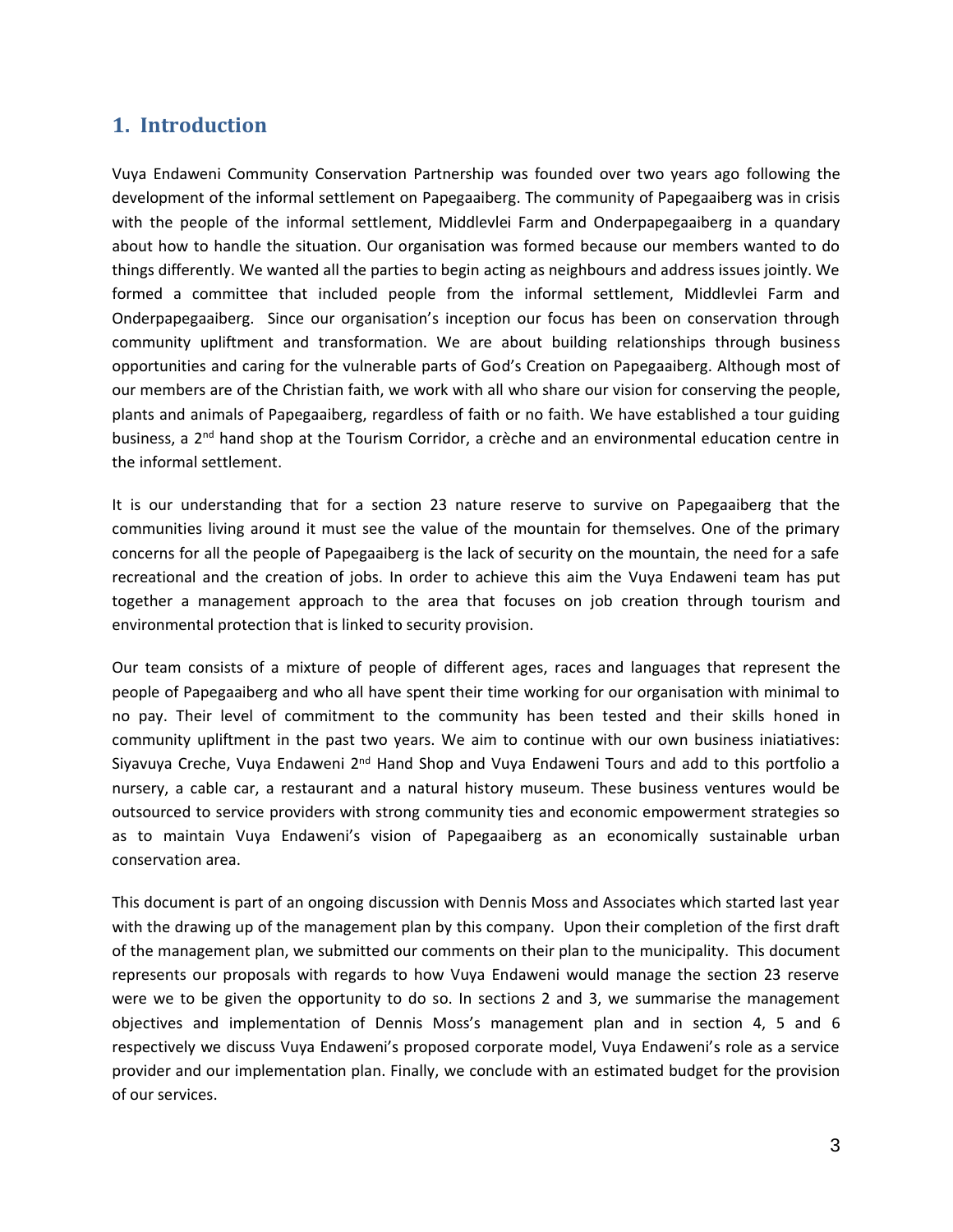### <span id="page-3-0"></span>**2. The Management Objectives of the Nature Reserve**

The Papegaaiberg Nature Reserve Environmental Management Plan (EMP) listed the following management objectives (page 20) for the nature reserve:

| NO.                     | <b>MANAGEMENT OBJECTIVES FOR THE NATURE RESERVE</b>                                                          |
|-------------------------|--------------------------------------------------------------------------------------------------------------|
| $\mathbf{1}$            | Over a period of 3 years, establish the nature reserve as a landmark for environmental and cultural          |
|                         | heritage conservation in a provincial, district and local municipal context.                                 |
| $\overline{2}$          | Over a period of 3 years, establish the nature reserve as a primary element of the Cape Winelands            |
|                         | Biosphere Reserve in order to obtain whatever support there may be available in UNESCO's MaB                 |
|                         | Program.                                                                                                     |
| $\overline{\mathbf{3}}$ | On an on-going basis, lobby financial and moral support for the management of the nature reserve.            |
| $\overline{\mathbf{a}}$ | On an ongoing basis, ensure adequate opportunities for community participation and co-operation in all       |
|                         | management aspects, with specific reference to performance auditing.                                         |
| 5                       | On an on-going basis, remove or mitigate the threats to the health of the nature reserve listed in Chapter   |
|                         | 7.3 through efficient governance and constructive stakeholder support.                                       |
| 6                       | With immediate effect and on an ongoing basis, ensure professional and cost-effective management of          |
|                         | all aspects of the nature reserve.                                                                           |
| $\overline{7}$          | With immediate effect and on an ongoing basis, ensure objective performance management and                   |
|                         | accountability of all concerned through an adaptive management approach that embodies the concept            |
|                         | of continual improvement.                                                                                    |
| 8                       | Over a period of 20 years (2012-2032), restore biodiversity and ecological integrity (with specific          |
|                         | reference to the key resources) to the extent that the nature reserve could function as a self-sustaining    |
|                         | natural system.                                                                                              |
| 9                       | Over a period of 20 years (2012-2032), restore the remnants of near-extinct Renosterveld on the site to      |
|                         | the extent that it would thereafter function as a self-sustaining plant community.                           |
| 10                      | Over a period of 5 years (2012-2032), restore historic and cultural integrity of the site to the extent that |
|                         | it would instil appreciation and pride with local people and a sense of interest with visitors.              |
| 11                      | On an ongoing basis, provide equitable opportunities for all members of society to utilise the nature        |
|                         | reserve for sustainable recreational, educational, spiritual and traditional purposes.                       |
| 12                      | Over a period of 5 years (2012-2017), create in the minds of all local people an appropriate                 |
|                         | understanding and appreciation for Papegaaiberg as a fundamentally important public asset to the             |
|                         | extent that the long-term protection would never be under threat again.                                      |
| 13                      | On an ongoing basis, ensure that the stated environmental policy, vision, goals and objectives are           |
|                         | achieved.                                                                                                    |

These objectives are the critical outcomes that should be achieved by the management process.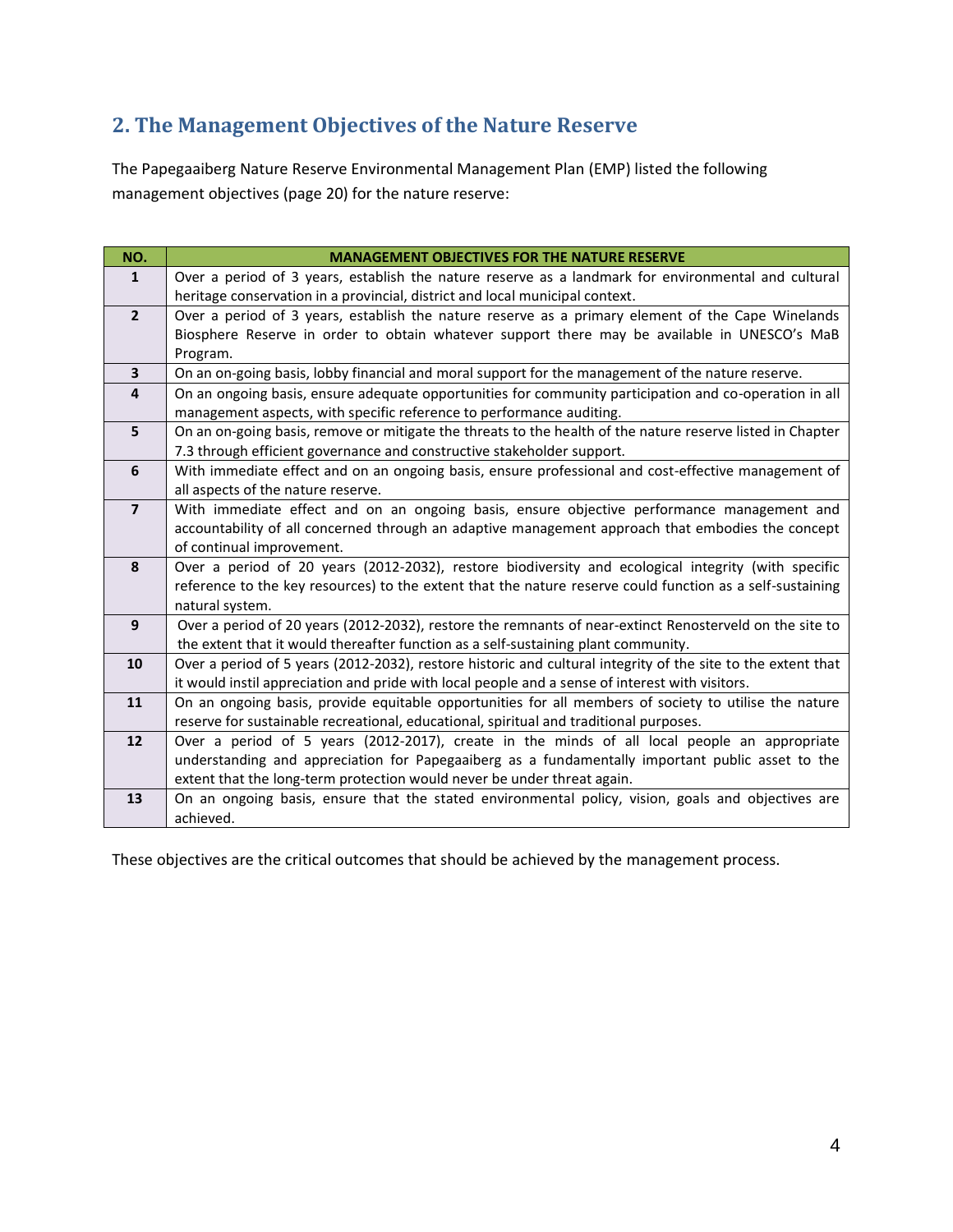#### <span id="page-4-0"></span>**3. The Management Implementation Programmes**

The EMP also identifies five programmes (page35) through the implementation of which these outcomes should be achieved:

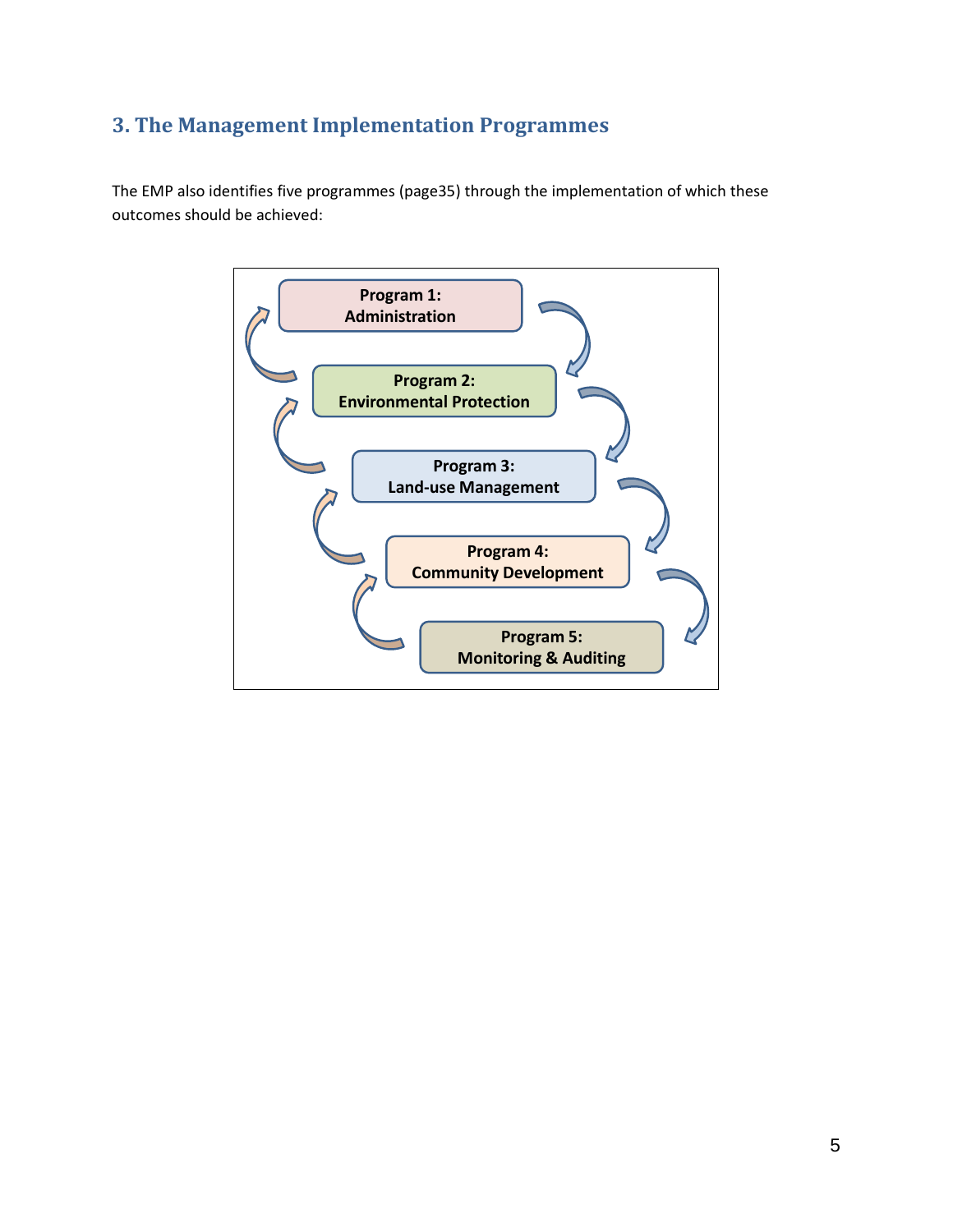### <span id="page-5-0"></span>**4. The Proposed Corporate Model**

The EMP explains (page 22) that in terms of the principle of *inclusivity* the management of the nature reserve is an ongoing inclusive process that gives meaningful consideration to the changing and dynamic interests, needs and values of the people of Stellenbosch and those that have an interest in ensuring a prosperous future for the area. In this regard, it is important that the following be achieved:

- Continued participation, representation and involvement of all stakeholders promoting broad-based policy learning and capacity development.
- Creating adequate and appropriate opportunities for community participation in decisions that may affect the area.
- Developing and utilising the skills and capacities of the people living in the area in the management of the nature reserve.
- Encouraging on-going involvement of local people in the programs identified for the management of the nature reserve.

The Municipality is required to facilitate the establishment of a Management Authority that complies with and has the capacity to give effect to the above requirements in an all-inclusive and participative manner. Such Management Authority should preferably be a Section 21 Company. It functions under the auspices of the Municipality as the over-arching custodian of the site and is accountable to the latter. Accordingly, it comprises representatives of key interested and affected parties.

According to the EMP the executive function of the Management Authority is undertaken by an appointed official (hereafter referred to as the reserve manager). This is an employee of the Municipality assigned to the management of the nature reserve.

The functions of the Management Authority include the following:

- Implementation of the EMP.
- Monitoring and auditing of management actions and environmental impact and facilitation of continual improvement of the EMP.
- Ensuring that the strategies and implementation projects listed in the EMP are listed in the IDP.
- Sourcing adequate funds and managing an efficient trust fund for the nature reserve.

The said trust fund is to ensure that the necessary financial resources are available for effective longterm management of the nature reserve. The sustainability of the trust fund should be ensured by drawing on donations from local stakeholders, municipal funds, and, in particular, funds from national and international funding organisations such as the Development Bank of Southern Africa, Global Environmental Facility, United Nations Development Program, United Nations Environmental Program, etc.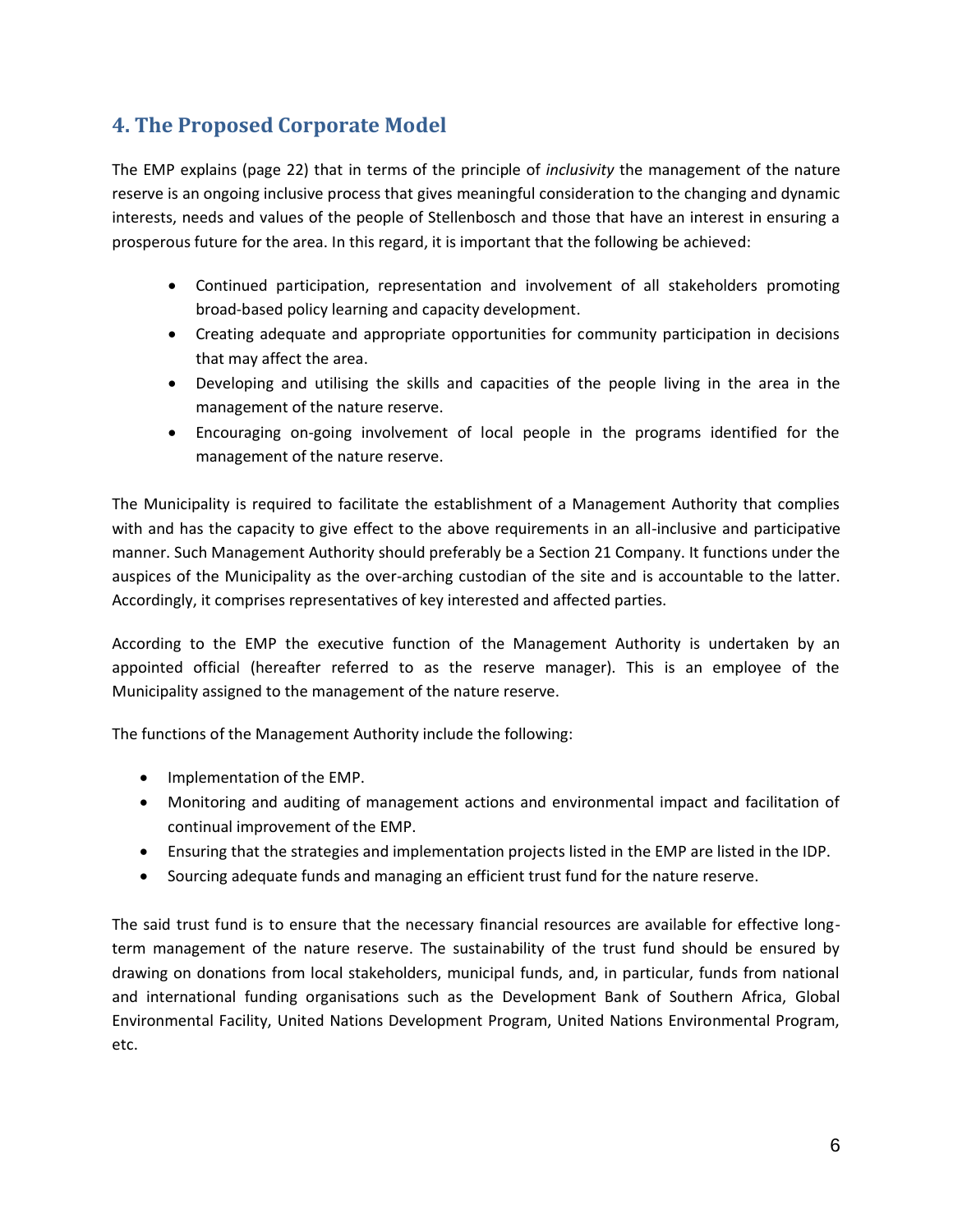The EMP notes that Cape Nature, who have been facilitating the process of establishing the nature reserve in terms of the National Environmental Management: Protected Areas Act, 57 of 2003, will act in an advisory capacity to the Management Authority.

The following graphic depicts the corporate model which the EMP proposes for the functioning of the Management Authority. In terms of the model Vuya Endaweni would be a stakeholder and represented on the board of trustees of the Management Authority.

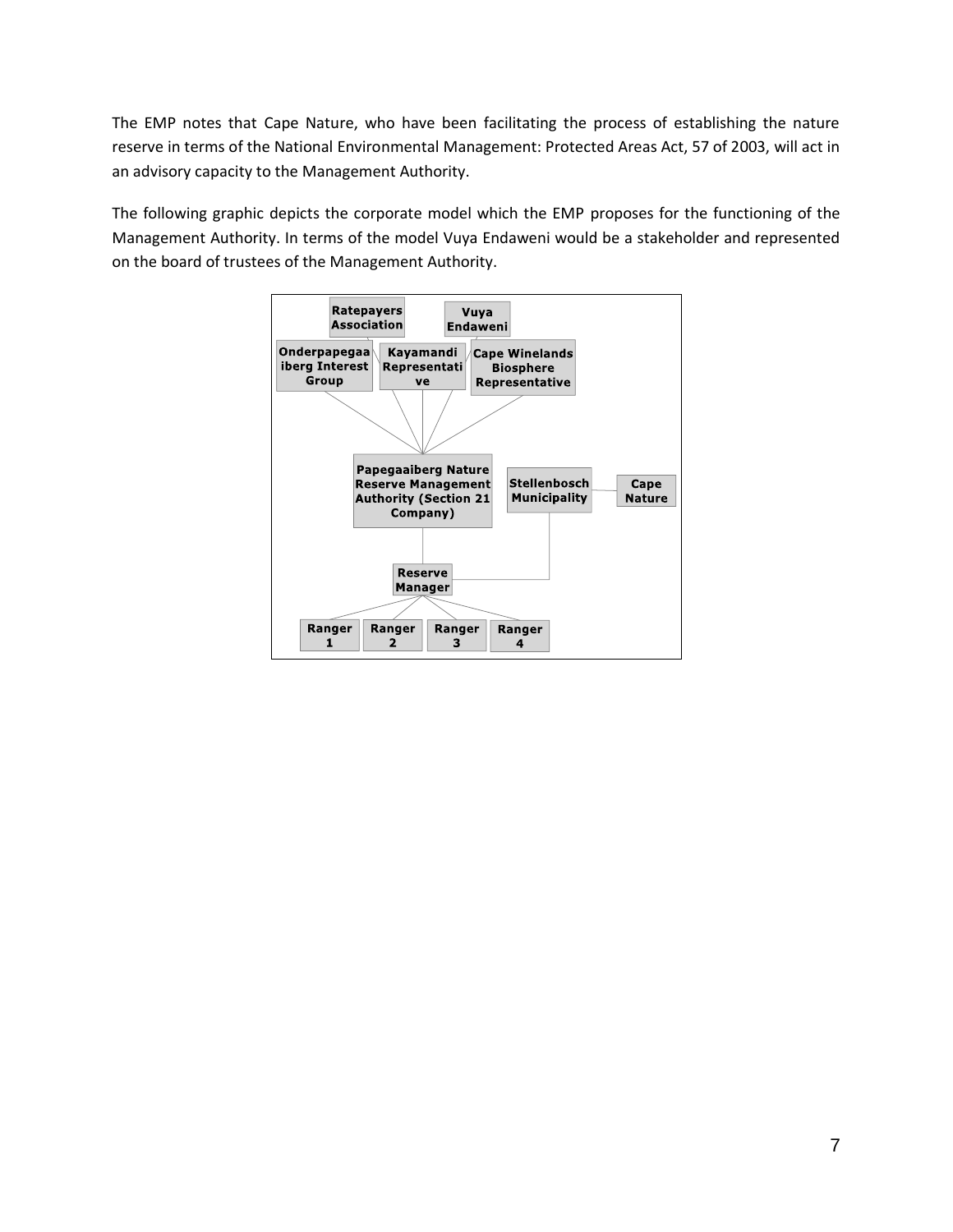#### <span id="page-7-0"></span>**5. Vuya Endaweni as Service Provider**

Vuya Endaweni is an organisation that plays several roles: an awareness raising, an advocacy and a service provision role. Examples of the awareness raising role are events like the Fun Run and Cycle Race across Papegaaiberg (2009), the recent Treasure Hunt on the Papegaaiberg (starting from the Ouder Libertas market) (2011), various talks on the flora and fauna of the Papegaaiberg and surrounding areas (2010) and (most recently, 2011) the establishment of an Environmental Education Centre in the Enkanini settlement; examples of the advocacy role are the submission made with regard to the proposed cemetery extension (2011), the ongoing advocacy for the Papegaaiberg to be declared a nature reserve (since 2009) and a meeting with the Executive Mayor (in 2011) regarding the upgrading of services in Enkanini; and, examples of the service provision role are the business development guidance provided through starting up three enterprises, namely the Siyavuya Creche (in Enkanini) (started in 2009), the Field Guides Tour (which runs from the Tourism Centre at Kayamandi to Middelvlei Farm) (started in 2010) and the Second Hand Shop (in the Tourism Centre) (started in 2010).

Vuya Endaweni has recruited a range of resources which are applied within each of these three areas of its core activities. We have members who are knowledgeable and experienced in:

- The local flora and fauna as well as the conservation of the bio-sphere,
- Early childhood learning
- The initiation and operation of start-up enterprises
- Management of large scale policy and strategic consulting projects
- Project administration and accounting
- Public participation and community consultation processes
- Outcomes-based training and capacity building methodologies

We are also able to draw on additional resources to augment the above competencies if required.

It is clear from the above that Vuya Endaweni is particularly well resourced in providing an overall management service, an environmental protection service, specific community involvement and awareness raising (education) services as well as enterprise development services that are referred to in the EMP's list of management objectives for the nature reserve.

Accordingly, Vuya Endaweni does not see a role for itself at the governance level of the Management Authority (i.e. as a member of a Board of Trustees) but chooses rather to play a service provision role, that will enable the Management Authority to discharge its responsibilities by implementing the necessary tasks in order to realise the identified management objectives.

Therefore Vuya Endaweni proposes that the management Authority contracts Vuya Endaweni to both manage the implementation process and be responsible for key areas of the implementation itself. To achieve this the Management Authority would appoint Vuya Endaweni as the Reserve Manager, and in this role Vuya Endaweni would also appoint the rangers.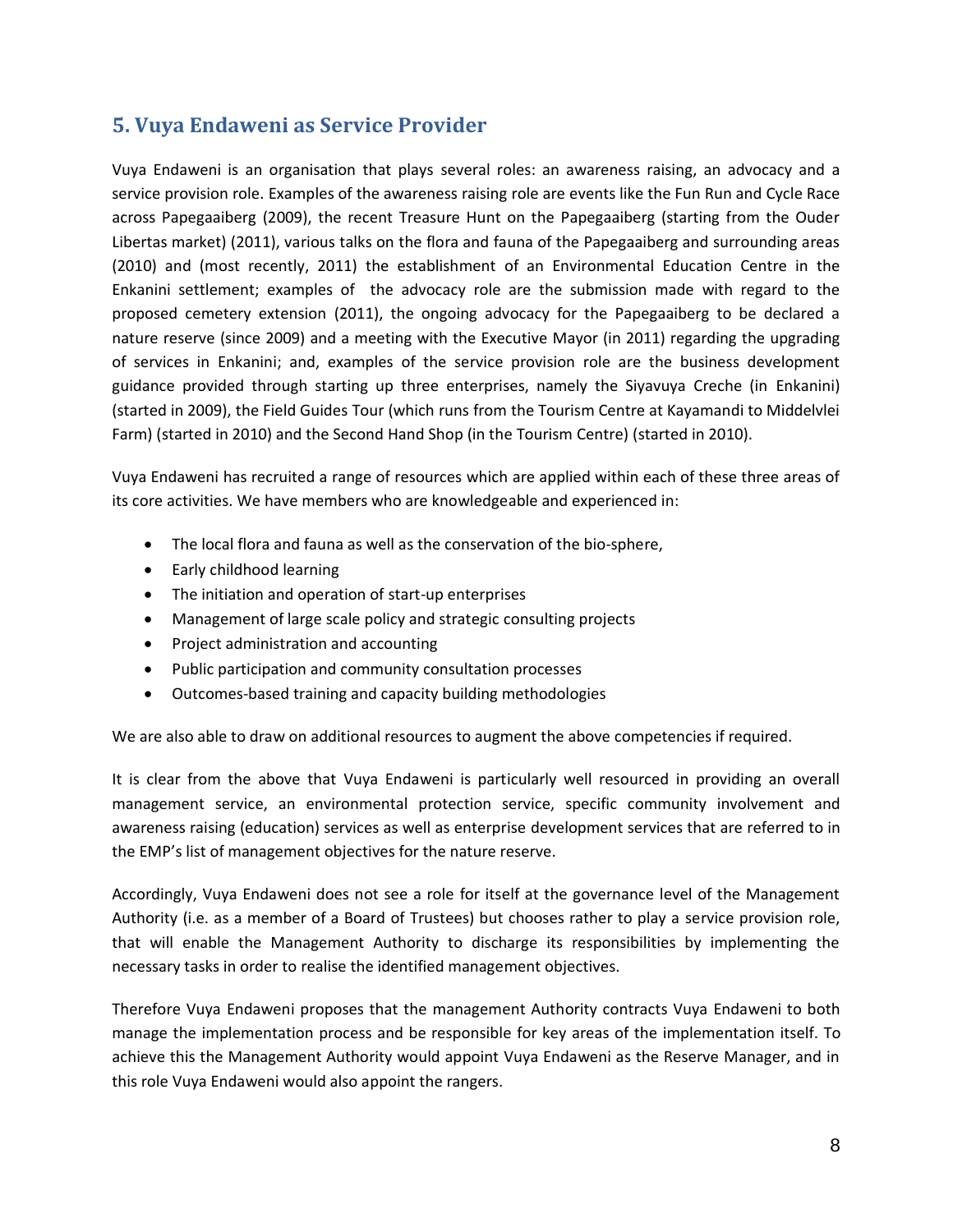The following graphic depicts the model which the Vuya Endaweni proposes for the functioning of the Management Authority:

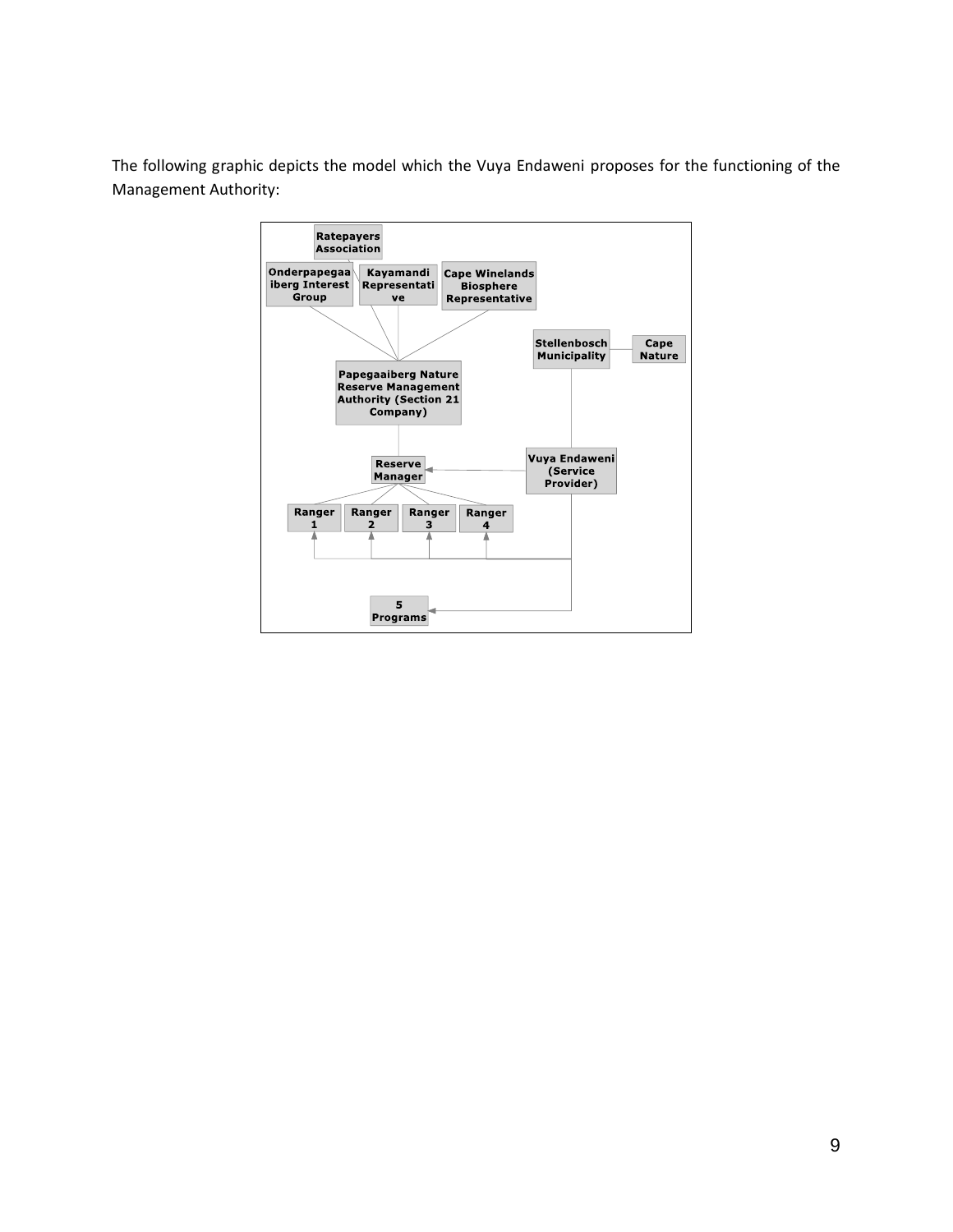## **6. Implementation Programmes**

The EMP identifies the following activities under each programme, for the Management Authority:

<span id="page-9-0"></span>

| <b>EMP PROGRAMMES</b>           | <b>MANAGEMENT AUTHORITY ACTIVITIES</b>                                                                   |
|---------------------------------|----------------------------------------------------------------------------------------------------------|
| Administration                  | Developing Policy and Strategy<br>$\bullet$                                                              |
|                                 | Identifying and Securing of Funding                                                                      |
|                                 | <b>Planning Operations</b>                                                                               |
|                                 | <b>Budgeting</b><br>٠                                                                                    |
|                                 | Managing the implementation of operations<br>٠                                                           |
| <b>Environmental Protection</b> | Researching, monitoring and protecting Flora species                                                     |
|                                 | Monitoring Fauna, removing alien Fauna and preventing predation                                          |
|                                 | Promoting water conservation through rehabilitation of vegetation and community and business involvement |
|                                 | Registering veld fires                                                                                   |
|                                 | Researching archeological finds/sites, erecting archeological signage and informing communities          |
| Land Use Management             | Involving communities in land use management<br>$\bullet$                                                |
|                                 | Implementing neighbourhood educational programmes on tourism<br>٠                                        |
|                                 | Raising ecological awareness amongst communities                                                         |
|                                 | Creating small business opportunities                                                                    |
|                                 | Formulating a land use code of conduct                                                                   |
|                                 | Securing funding sources for tourism amenities                                                           |
|                                 | Ensuring sustainable development for people and the environment                                          |
| <b>Community Development</b>    | Enabling and implementing environmental education                                                        |
|                                 | Convening public events and meetings                                                                     |
|                                 | Employing Kayamandi residents as rangers and marshalls                                                   |
|                                 | Promoting human development (including physical infrastructure)                                          |
| Monitoring and Auditing         | Appointing a Competent Auditor<br>$\bullet$                                                              |
|                                 | Proceduralising how to deal with non-compliance                                                          |
|                                 | Managing environmental records                                                                           |
|                                 | Submitting audits to the municipality                                                                    |

With the exception of the Monitoring and Auditing function, which should be outsourced to an independent service provider, Vuya Endaweni could take over the management and implementation of the first four programmes, some of the activities of which the organisation is already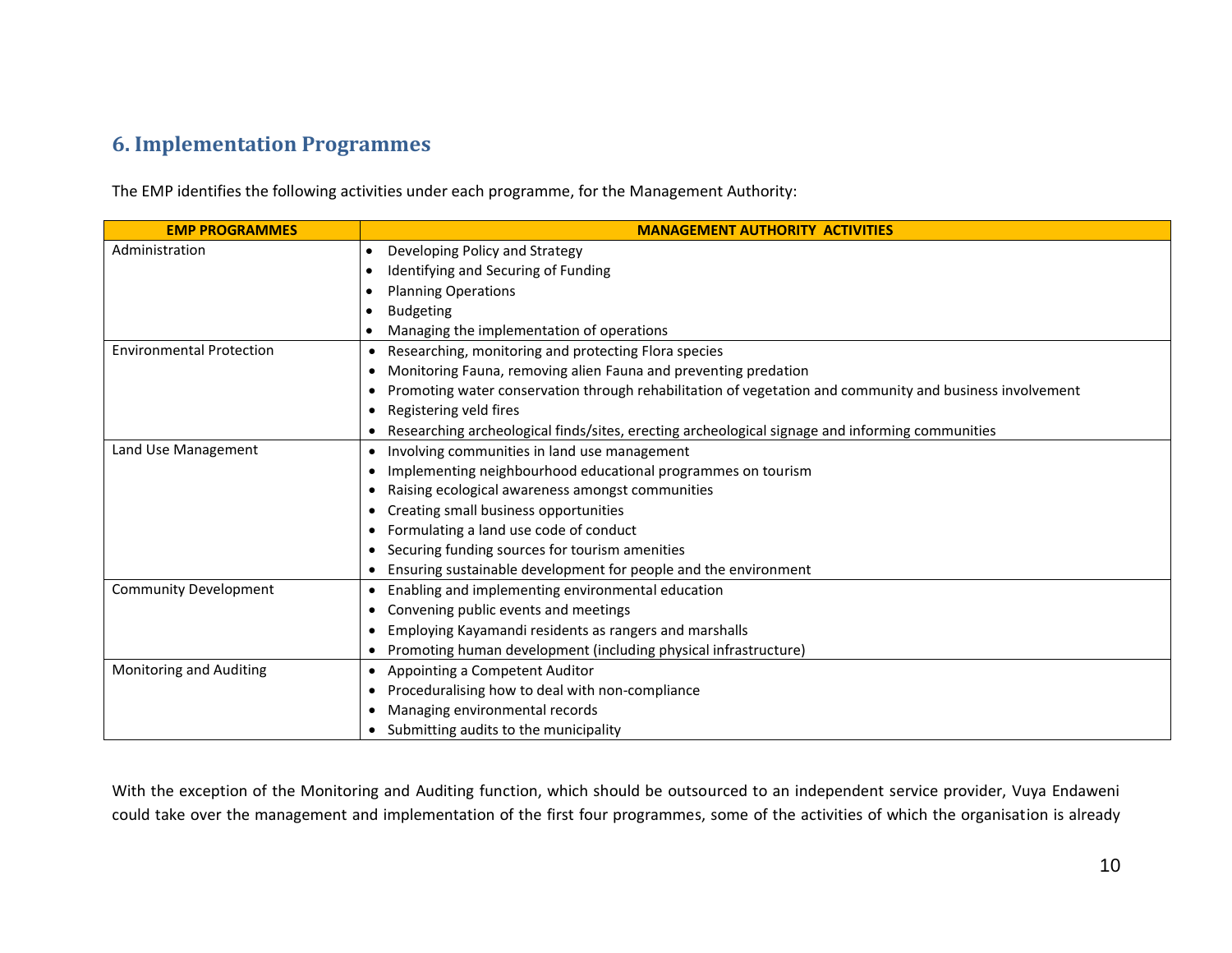implementing. Several of the activities listed under different EMP programmes are logically related: for example there are various business development activities which are spread across several programmes. Using Vuya Endaweni's current activities as well as a logical clustering of the EMP activities, the table below identifies four (renamed and restructured) programmes within which Vuya Endaweni would include all the EMP Management Authority activities (as well as several existing Vuya Endaweni projects which exemplify the required Management Authority activities): (The table includes a column identifying the Vuya Endaweni resources)

| <b>VUYA ENDAWENI</b><br><b>PROGRAMMES</b> | <b>EMP PROGRAMMES AND MANAGEMENT ACTIVITIES</b>                                                                   | <b>VUYA ENDAWENI RESOURCE</b>     |
|-------------------------------------------|-------------------------------------------------------------------------------------------------------------------|-----------------------------------|
| Planning, funding and                     | Administration (including all comprising activities)                                                              | Insite Settlements Network CC     |
| managing implementation                   |                                                                                                                   | (Paul Hendler [programme          |
|                                           | Include administration components of proposed Business enterprise development programme                           | leader] and Insite staff)         |
| Environmental protection                  | Environmental protection (including all comprising activities)                                                    | Lydia Willems (programme          |
|                                           |                                                                                                                   | leader)                           |
|                                           | Community development (Employing Kayamandi residents as rangers and marshalls)                                    | Pedro Goliath (ranger -           |
|                                           |                                                                                                                   | security/tourguide)               |
|                                           |                                                                                                                   | Mlalumi Kulati (ranger -          |
|                                           |                                                                                                                   | environmental                     |
|                                           |                                                                                                                   | protection/tourguide)             |
|                                           |                                                                                                                   | McDonald Nzalo (ranger -          |
|                                           |                                                                                                                   | environmental                     |
|                                           |                                                                                                                   | protection/tourguide)             |
| Awareness raising,                        | Land use management (including all comprising activities with the exception of small business                     | Leanne Seeliger (programme        |
| community participation                   | opportunities - current projects include: pamphlets, website, links with the universities,                        | leader)                           |
| and community                             | schools and community hall meetings, and liaisons with other CBO stakeholders                                     | Thandokazi Daweti (ranger -       |
| development                               |                                                                                                                   | community development)            |
|                                           | Community development (Promoting human development [including physical infrastructure]                            | Christine Hangest d'Yvoy (early   |
|                                           | [of which the Siyavuya Creche and Environmental Education Centre and Advocacy around                              | childhood development)            |
|                                           | Enkanini's infrastructure are current Vuya Endaweni projects], Enabling and implementing                          |                                   |
|                                           | environmental education at schools, universities in the Western Cape and convening public<br>events and meetings) |                                   |
| <b>Business enterprise</b>                | Land use management (Creating small business opportunities)                                                       | Deborah Saxton/or an              |
| development                               | Existing projects are the Siyavuya Creche, the Second Hand Shop and the Tourist Field Guiding                     | outsourced service provider       |
|                                           |                                                                                                                   | (business enterprise facilitator) |
|                                           | New start ups could result through facilitating the setting up of a cable car, museum, nursery                    | Nokhuphiwa Sidliyiya (2nd hand    |
|                                           | and restaurant businesses                                                                                         | shop)                             |
|                                           |                                                                                                                   | Amahle Gogoni (Vetkoek Paleis)    |